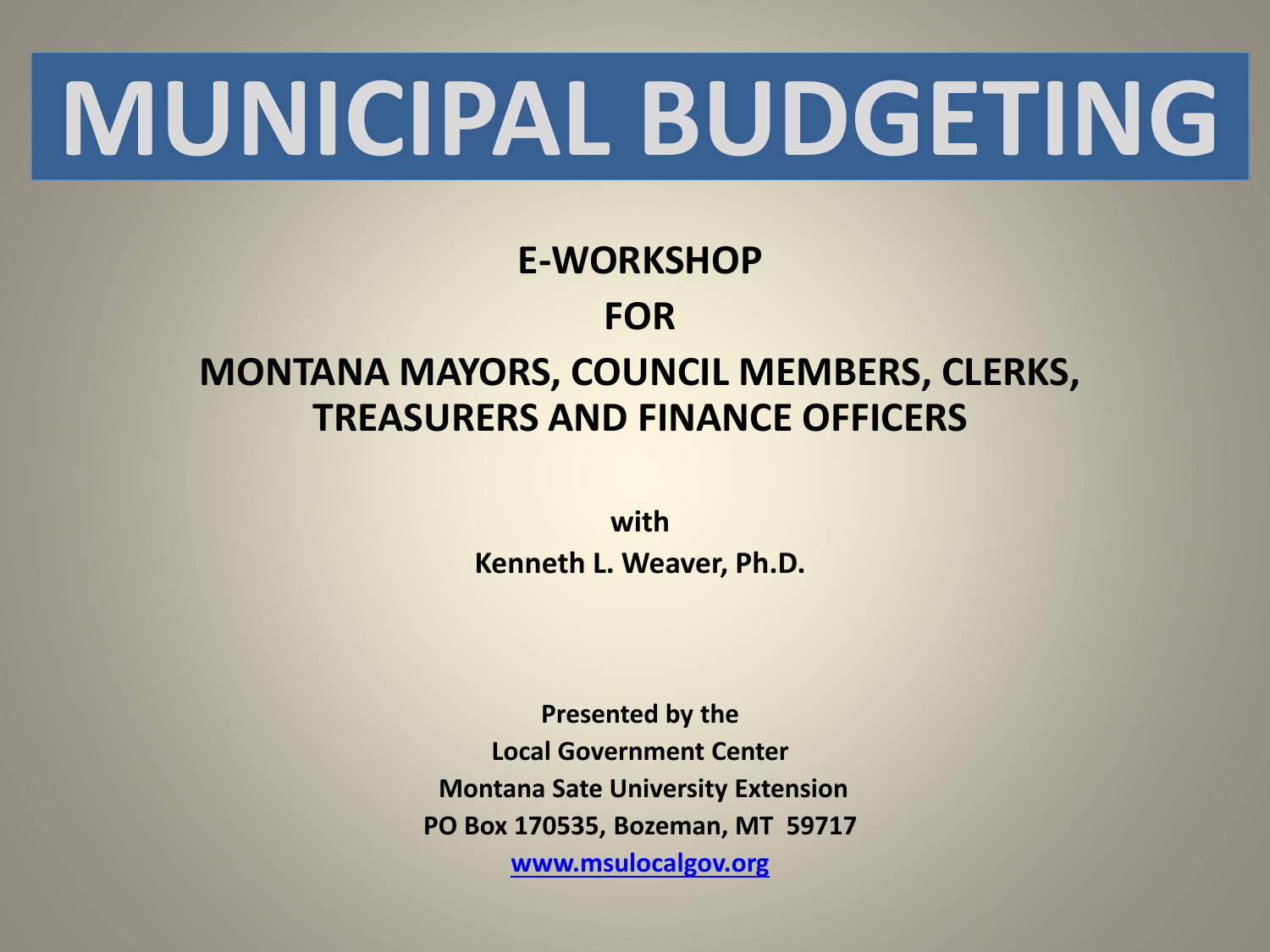### **OVERVIEW**

**BUDGETING ROLES AND RESPONSIBILITIES**

**WHAT IS A MUNICIPAL BUDGET?**

**MONTANA BUDGET LAW**

**READING THE BUDGET**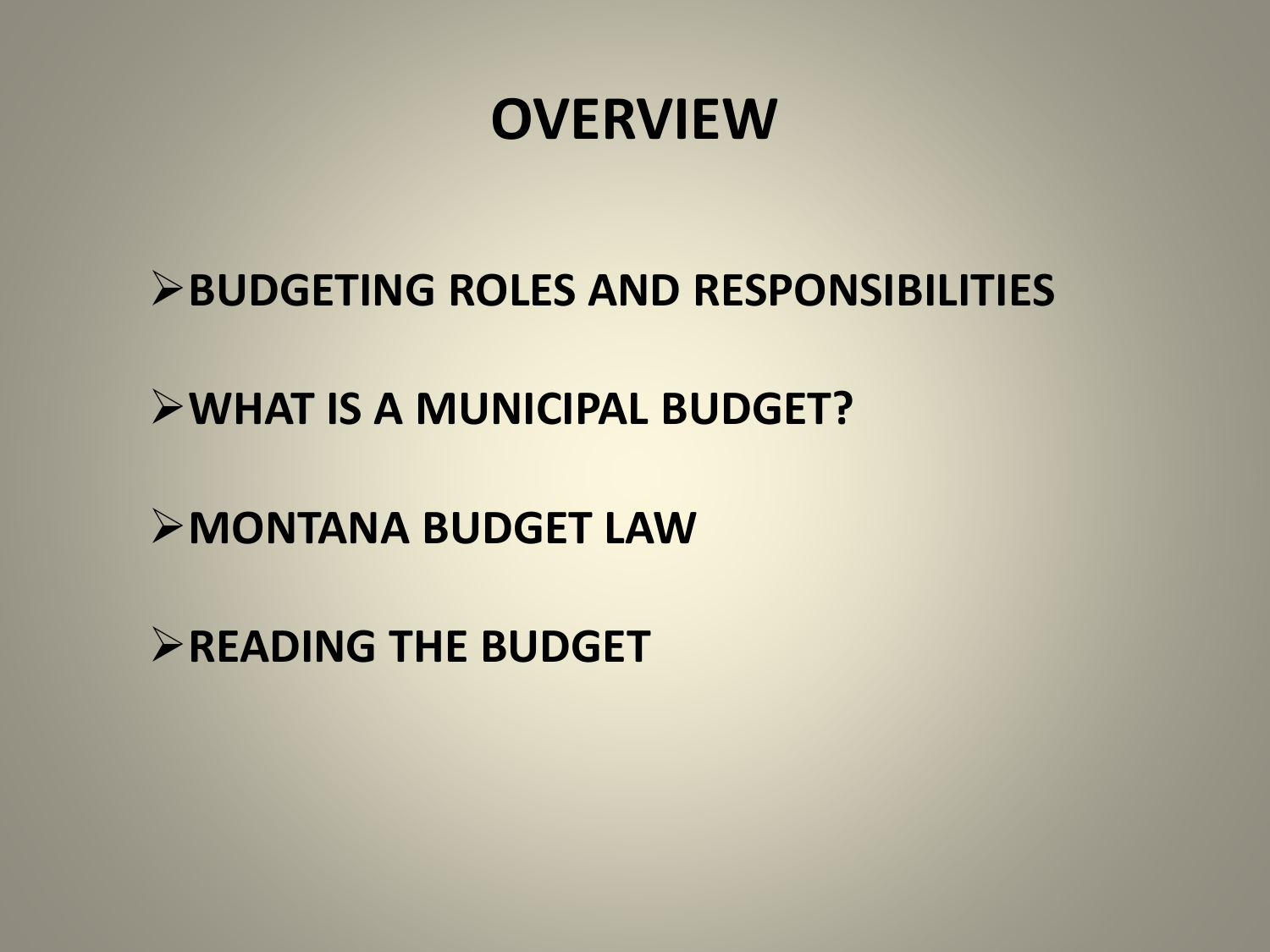## **BUDGETING ROLES AND RESPONSIBILITIES**

#### **EXECT:** City or Town Council has

• *sole authority by majority vote to adopt or amend the annual budget.*

#### **Mayor** has the responsibility to

• *prepare and execute the budget.*

#### **EXTER 15 City/Town Clerk or Finance Officer** is responsible for

- *collecting and providing financial data to Mayor/Council*
- *timely notice of budget hearings.*
- **City/Town Department Heads** are responsible for
	- *preparing, justifying and reporting cost estimates of the O&M, Personnel and Capital Requirements for fiscal year.*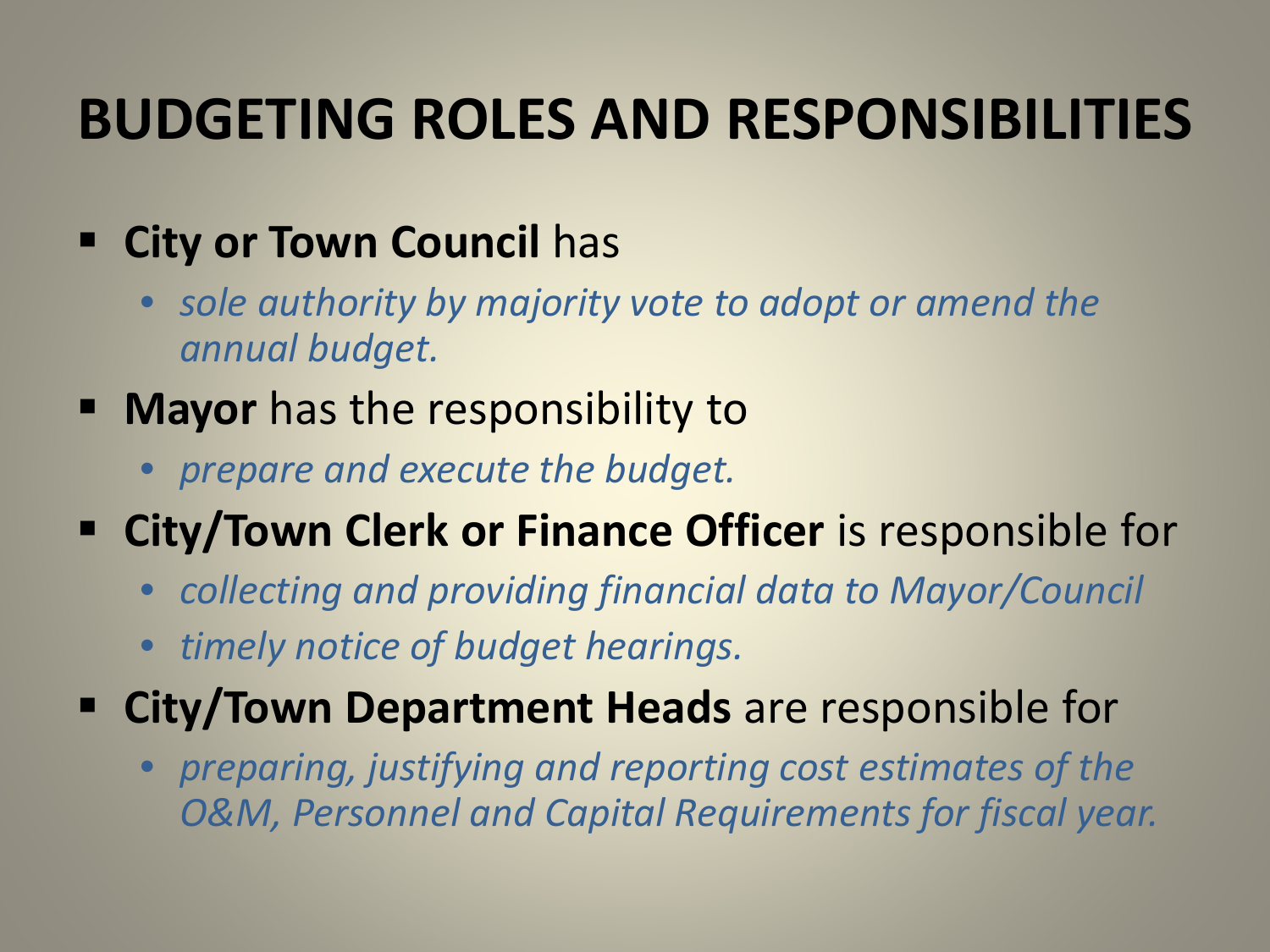## **WHAT IS A MUNICIPAL BUDGET?**

- **A** *legally required plan* of expenditures **balanced** by revenues for the fiscal year.
- Budget format must conform to the *Montana Budgeting, Accounting and Reporting System (BARS).*
- The annual budget must:
	- Be approved by city/town council by *the first Thursday after the first Tuesday in September.*
	- Include an *appropriation of public funds.*
	- Set the annual *property tax mill levy.*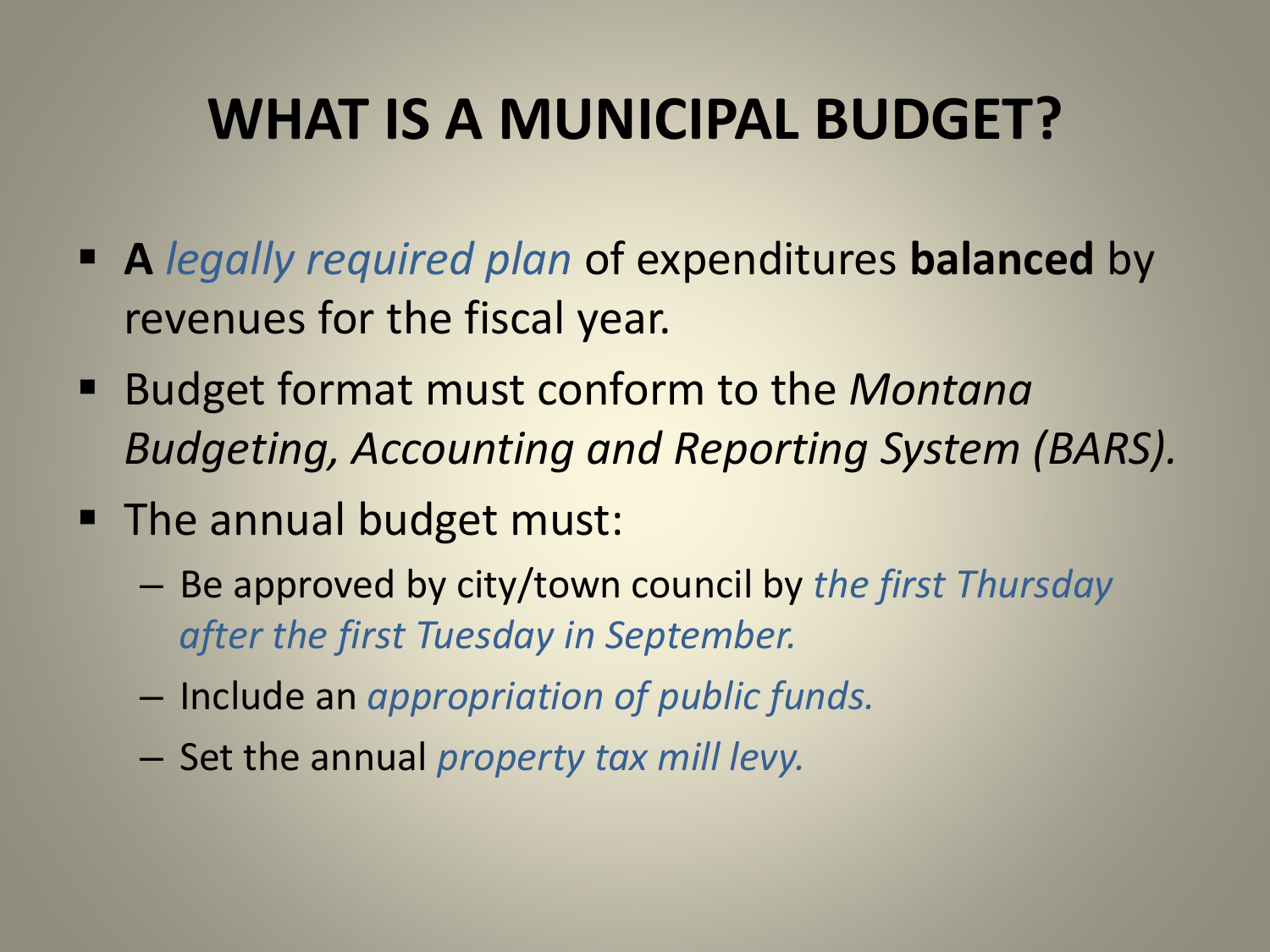## WHAT IS A MUNICIPAL BUDGET cont.

- *An annual budget is required for all municipal accounting entities*
	- including the Enterprise Funds supported by non-tax revenues (fees for service) such as water fund, wastewater fund and ambulance fund
- *Governmental Fund Accounting is required by Montana Law*
	- each stream of revenue and associated expenses can be accounted for and tracked within a specific governmental fund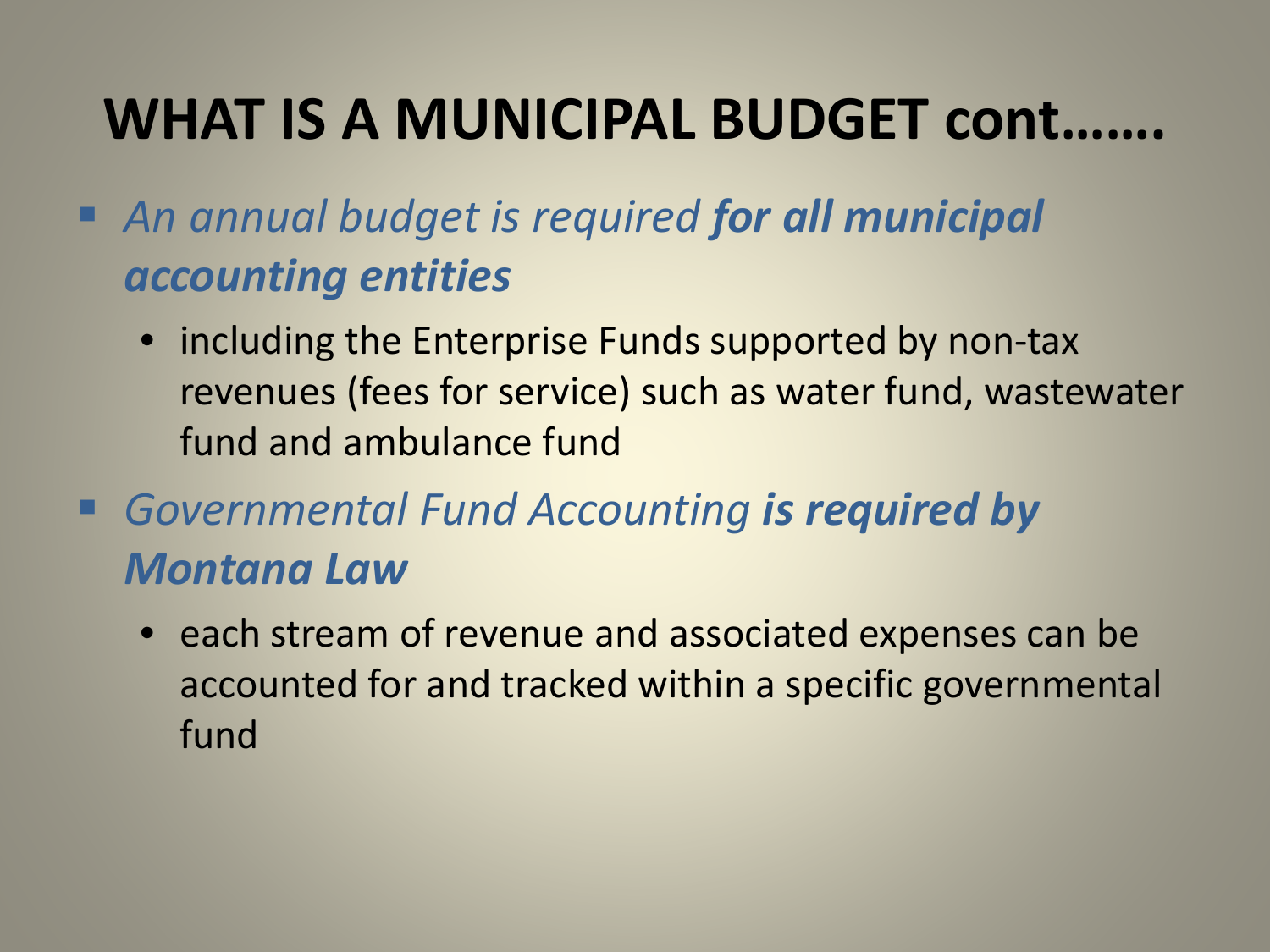## WHAT IS A MUNICIPAL BUDGET cont.

Montana municipal governments typically have at least five or six governmental funds, *each of which requires it's own annual budget*

| <b>General Fund</b> | <b>Enterprise Funds</b> | <b>Other Governmental Funds</b>  |
|---------------------|-------------------------|----------------------------------|
|                     | Water, Wastewater, etc. | Bond funds, Insurance funds, etc |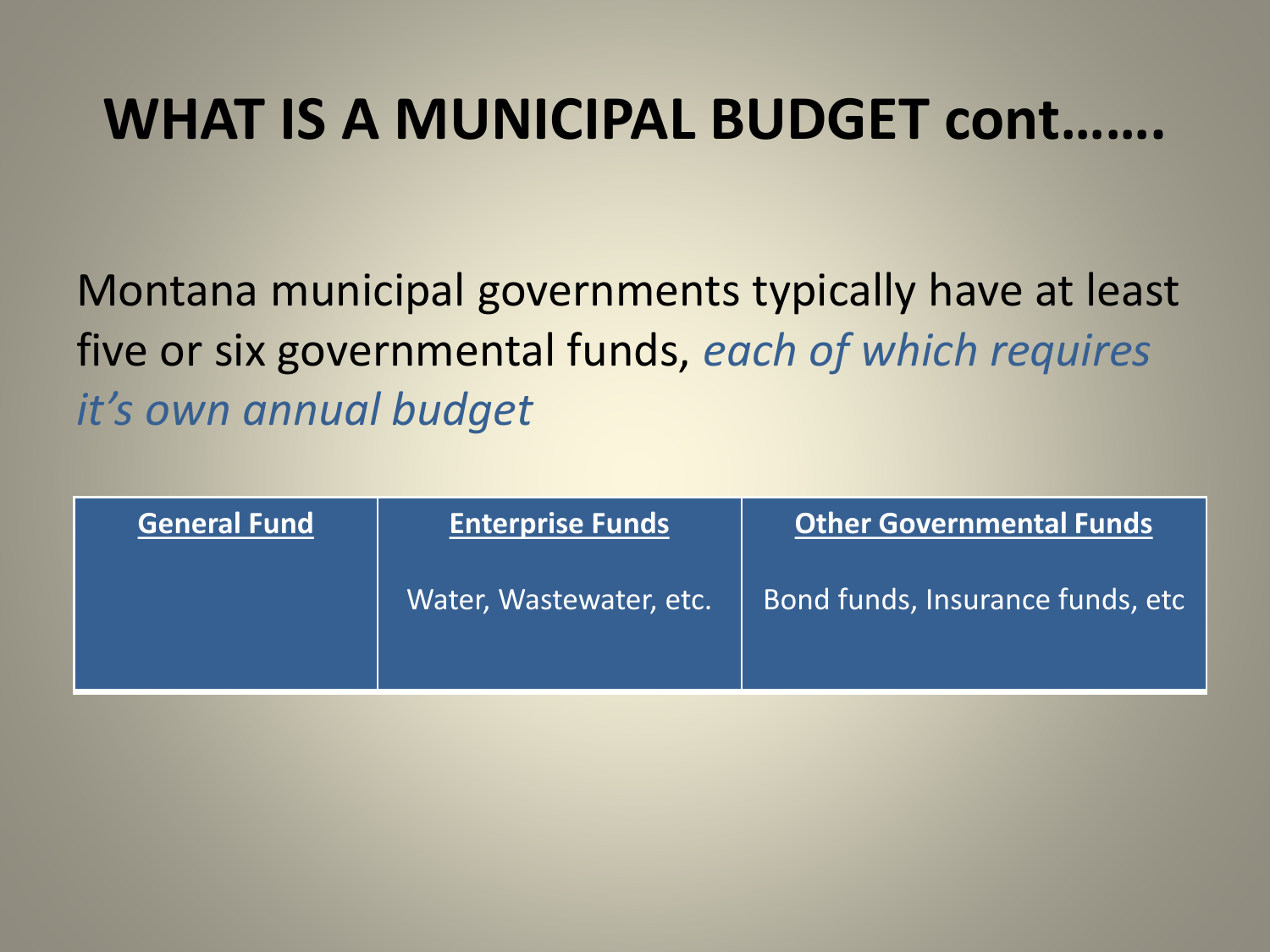### **MONTANA BUDGET LAW**

The main body of Montana's local government budget law is included in *Title 7, Chapter 6, Part 40, Montana Code Annotated,*  entitled the *Montana Local Government Budget Act.*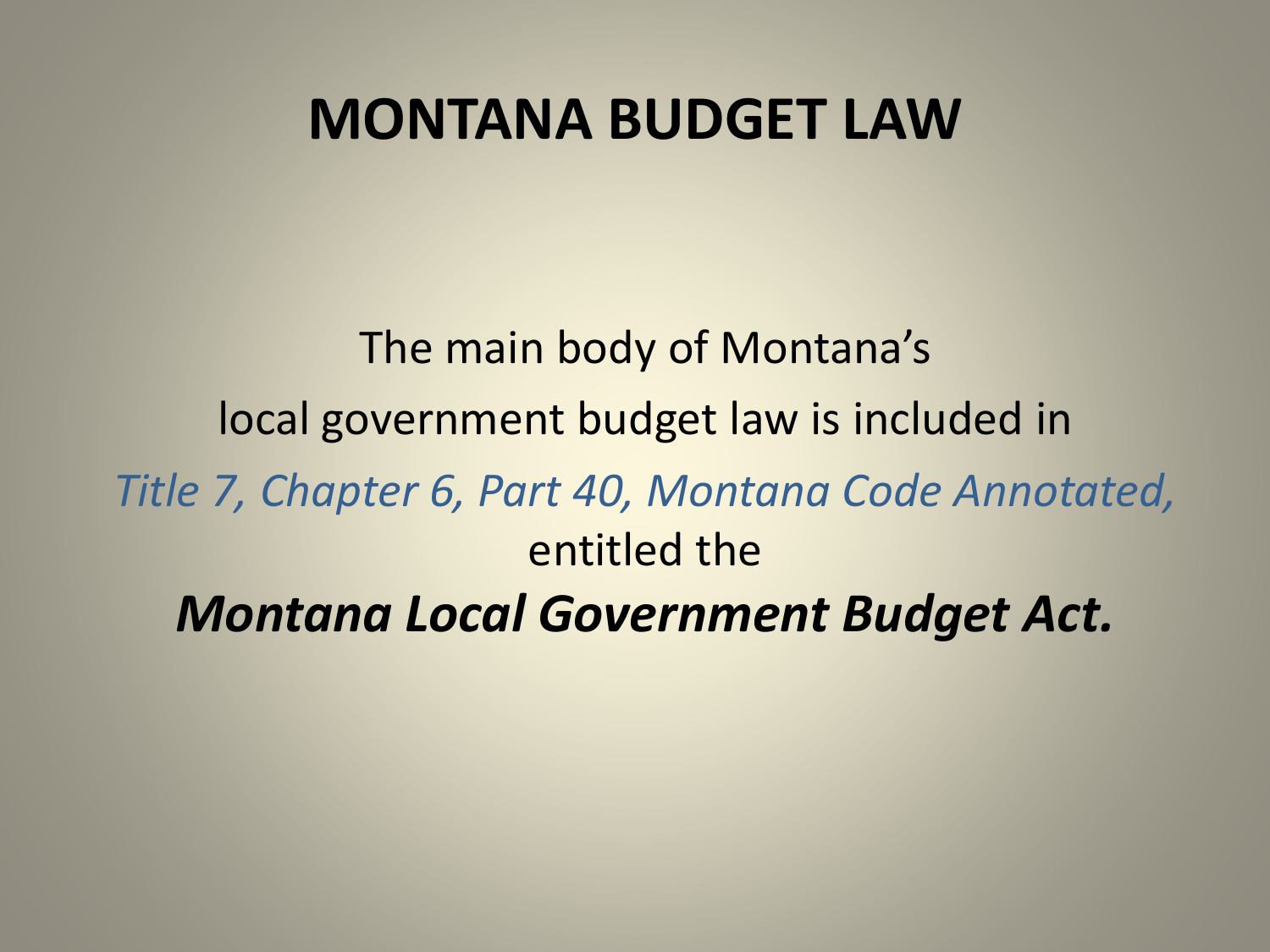## **MONTANA BUDGET LAW cont…….**

#### ■ Important highlights include:

- *1. 7-6-4005, MCA.* Officials *may not* make an expenditure or incur an obligation in excess of the budgetary appropriation for a fund. An official who violates this provision is *liable for the entire amount of the excess expenditure.*
- *2. 7-6-4020 (4)(c), MCA.* The budget must include an estimate of the *beginning and ending cash balances* for each fund.
- *3. 7-6-4024, MCA*. Prior to final adoption, a public hearing on the budget must be conducted to provide the public an opportunity to question municipal officials on their proposed budget.
- *4. 7-6-4024, MCA*. The final budget must be adopted by resolution *by the first Thursday after the first Tuesday in September*.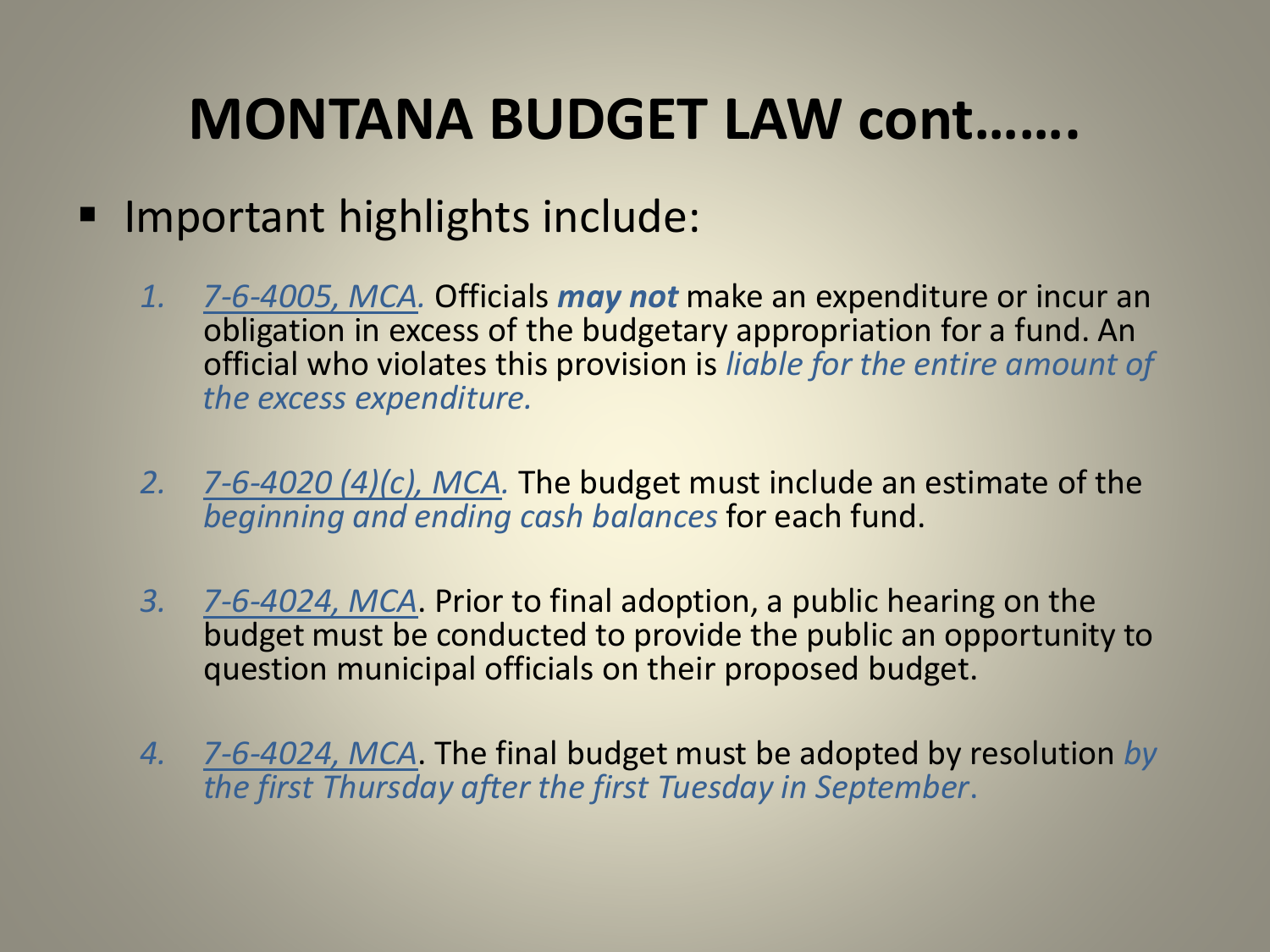## **READING THE BUDGET**

Unless you know or can find the answers to the following questions, someone else is governing your municipality.

- 1. How much money do we have to start the budget year?
- 2. How much revenue do we expect to receive during the budget year?
- 3. How much money do we expect to spend during the budget year?
- 4. How much money will be left at the end of the budget year?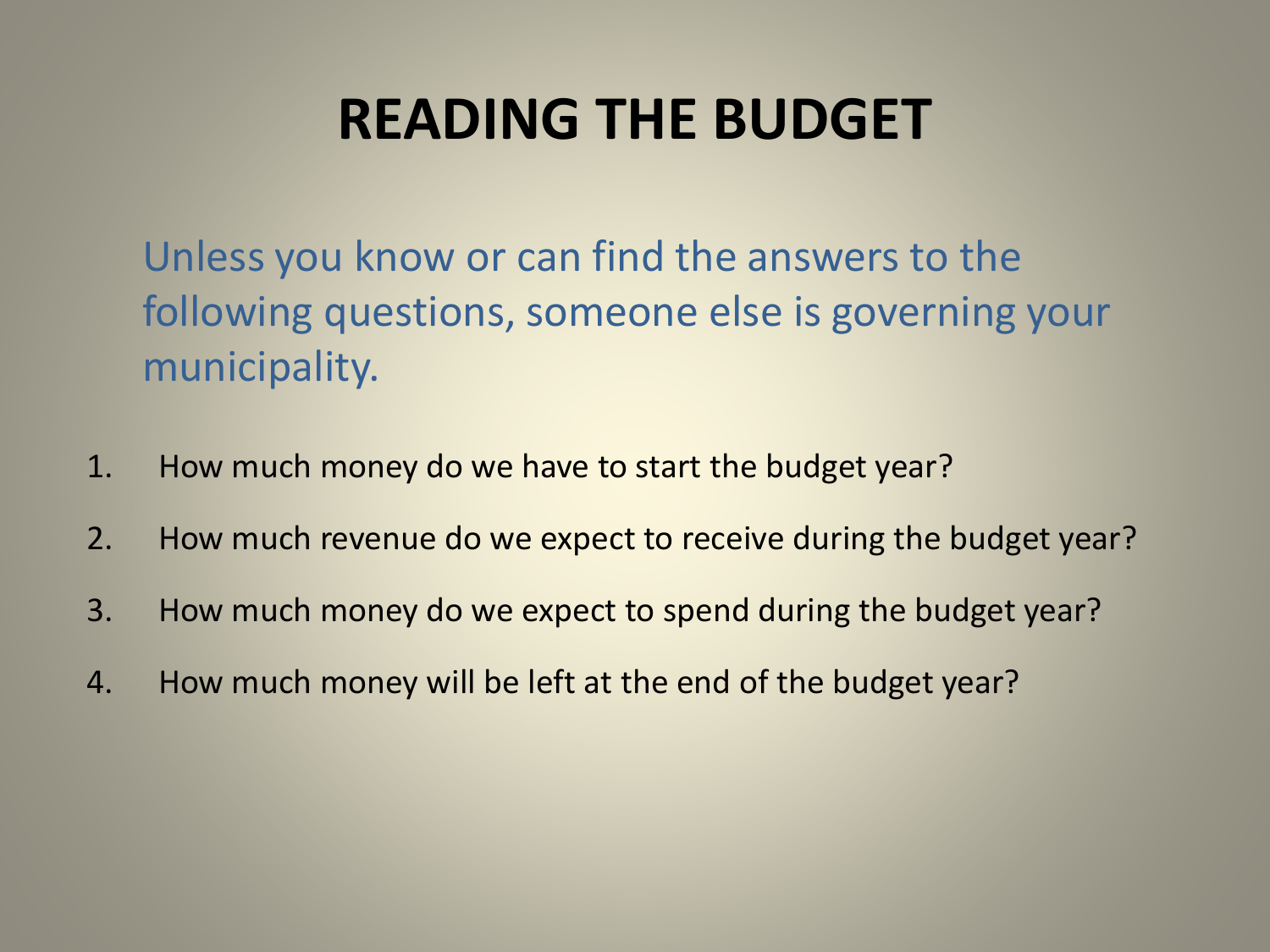#### **City/Town/County of** *(Model of Municipal Form*

#### **TAX LEVY REQUIREMENTS SCHEDULE NON-VOTED LEVIES**

#### **Assessed Valuation** 650,000,000 **Tax Valuation** 5,500,000 5,500,000 Fiscal Year 2012-2013 **1 Mill Yields (10)** 5,500 Page No

\*Column (3) Total Requirements must equal Column (8) Total Resources

| <b>Fund</b><br>$\#$ | <b>Fund Name</b>     | (1)<br>Appropriation | (2)<br><b>Budgeted</b><br>Cash<br><b>Reserve</b> | $(3)=(1)+(2)$<br><b>Total</b><br>Requirements | (4)<br>Cash<br><b>Available</b><br>(Less<br>Current<br>Liabilities) | (5)<br>Non-Tax<br><b>Revenues</b> | $(6)=(9)x(10)$<br><b>Property</b><br><b>Tax</b><br>Revenues | $(7)=(5)+(6)$<br>Total<br><b>Revenues</b> | $(8)=(4)+(7)$<br><b>Total</b><br><b>Resources</b> | $(9)=(6)\div(10)$<br>Mill Levy | $(11)= (4)-(1)+(7)$<br><b>Estimated</b><br><b>Cash Balance</b> |
|---------------------|----------------------|----------------------|--------------------------------------------------|-----------------------------------------------|---------------------------------------------------------------------|-----------------------------------|-------------------------------------------------------------|-------------------------------------------|---------------------------------------------------|--------------------------------|----------------------------------------------------------------|
|                     |                      |                      |                                                  |                                               |                                                                     |                                   |                                                             |                                           |                                                   |                                |                                                                |
| 1000                | General Fund         | 1,000,000            | 300,000                                          | 1,300,000                                     | 450,000                                                             | 300,000                           | 550,000                                                     | 850,000                                   | 1,300,000                                         | 100.00                         | 300,000                                                        |
|                     |                      |                      |                                                  |                                               |                                                                     |                                   |                                                             |                                           |                                                   |                                |                                                                |
| 2250                | Planning<br>Board    | 10,000               | 3,000                                            | 13,000                                        | 2,000                                                               | 1,000                             | 10,000                                                      | 11,000                                    | 13,000                                            | 1.82                           | 3,000                                                          |
|                     |                      |                      |                                                  |                                               |                                                                     |                                   |                                                             |                                           |                                                   |                                |                                                                |
| 2370                | Insurance            | 75,000               | $\overline{0}$                                   | 75,000                                        | 1,000                                                               | 4,000                             | 70,000                                                      | 74,000                                    | 75,000                                            | 12.73                          | $\overline{0}$                                                 |
|                     |                      |                      |                                                  |                                               |                                                                     |                                   |                                                             |                                           |                                                   |                                |                                                                |
| 3040                | G.O. Bond<br>(Pool)  | 26,000               | 5,000                                            | 31,000                                        | 1,000                                                               | $\mathbf{0}$                      | 30,000                                                      | 30,000                                    | 31,000                                            | 5.45                           | 5,000                                                          |
|                     |                      |                      |                                                  |                                               |                                                                     |                                   |                                                             |                                           |                                                   |                                |                                                                |
| 7111                | Police<br>Retirement | 50,000               | 500,000                                          | 550,000                                       | 500,000                                                             | 25,000                            | 25,000                                                      | 50,000                                    | 550,000                                           | 4.55                           | 500,000                                                        |
|                     |                      |                      |                                                  |                                               |                                                                     |                                   |                                                             |                                           |                                                   |                                |                                                                |
|                     | <b>TOTAL</b>         | 1,161,000            | 808,000                                          | 1,969,000                                     | 954,000                                                             | 330,000                           | 685,000                                                     | 1,015,000                                 | 1,969,000                                         | 124.55                         | 808,000                                                        |

**NOTES:**

1. An amount equal to 1/2 of the appropriation (column 1) *may* be budgeted as a Cash Reserve (column 2) to assure liquidity between receipt of first and second half property tax revenues.

2. Non-tax revenues (column 5) include fines, fees, forfeitures, interest earnings and transfer payments from the state and federal governments.

3. Total Requirements (column 3) must equal Total Resources (column 8) to establish the "balanced budget" required by law.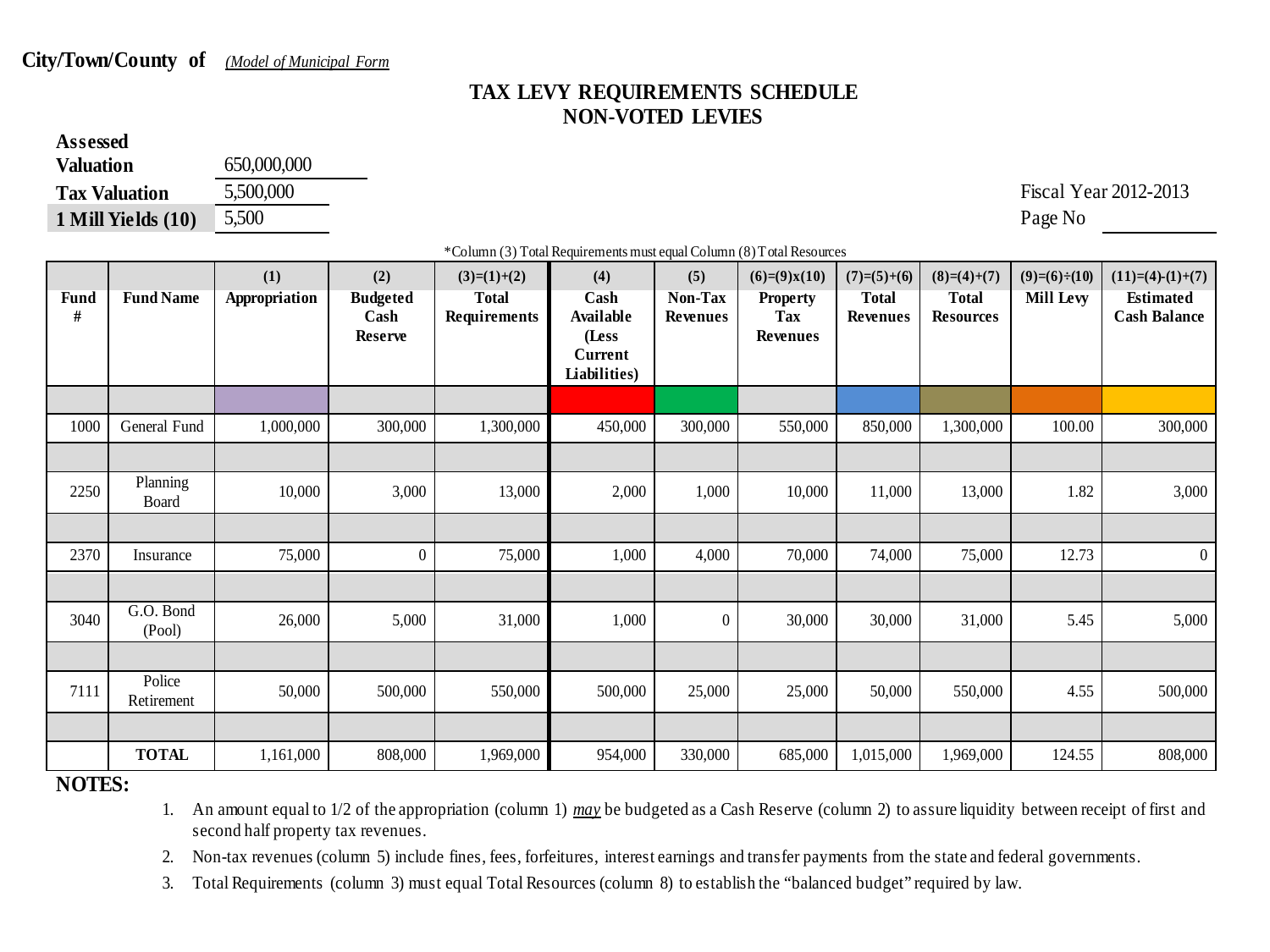## **1. How Much Money Do We Have?**

| Fund# | <b>Fund Name</b> | (1)<br><b>Appropriation</b> | (2)<br><b>Budgeted</b><br><b>Cash Reserve</b> | $(3)=(1)+(2)$<br>Total<br>Requirements | (4)<br>Cash<br><b>Available</b><br>(Less Current<br><b>Liabilities)</b> | (5)<br>Non-Tax<br>Revenues | $(6)=(9)x(10)$<br>Property<br>Tax<br><b>Revenues</b> | $(7)=(5)+(6)$<br>Total<br><b>Revenues</b> | $(8)=(4)+(7)$<br>Total<br><b>Resources</b> | $(9)=(6)+(10)$<br><b>Mill Levy</b> | $(11)=(4)-(1)+(7)$<br><b>Estimated</b><br><b>Cash Balance</b> |
|-------|------------------|-----------------------------|-----------------------------------------------|----------------------------------------|-------------------------------------------------------------------------|----------------------------|------------------------------------------------------|-------------------------------------------|--------------------------------------------|------------------------------------|---------------------------------------------------------------|
|       |                  |                             |                                               |                                        |                                                                         |                            |                                                      |                                           |                                            |                                    |                                                               |
| 1000  | General Fund     | 1,000,000                   | 300,000                                       | 1,300,000                              | 450,000                                                                 | 300,000                    | 550,000                                              | 850,000                                   | 1,300,000                                  | 100.00                             | 300,000                                                       |
|       |                  |                             |                                               |                                        |                                                                         |                            |                                                      |                                           |                                            |                                    |                                                               |

**Column 4** of the Tax Levy Requirement Schedule (TLRS) indicates the amount of Cash Available that the government has on hand (less any outstanding liabilities) to start the new fiscal year.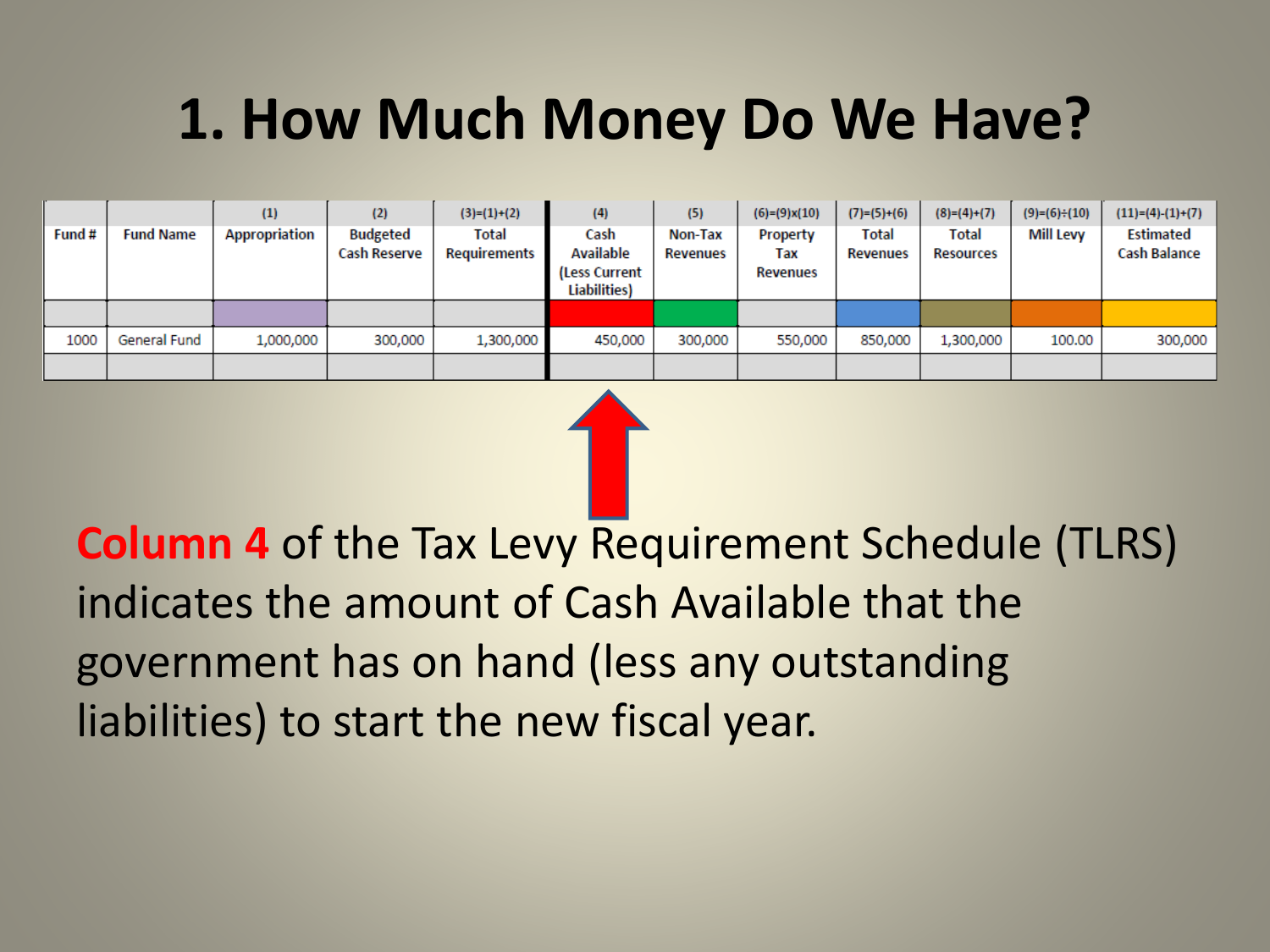## **2. How Much Revenue Do We Expect?**

|        |                  | (1)                  | (2)                                    | $(3)=(1)+(2)$         | (4)                                                               | (5)                 | $(6)=(9)x(10)$                     | $(7)=(5)+(6)$                   | $(8)=(4)+(7)$             | $(9)=(6)+(10)$ | $(11)=(4)-(1)+(7)$                      |
|--------|------------------|----------------------|----------------------------------------|-----------------------|-------------------------------------------------------------------|---------------------|------------------------------------|---------------------------------|---------------------------|----------------|-----------------------------------------|
| Fund # | <b>Fund Name</b> | <b>Appropriation</b> | <b>Budgeted</b><br><b>Cash Reserve</b> | Total<br>Requirements | Cash<br><b>Available</b><br>(Less Current<br><b>Liabilities</b> ) | Non-Tax<br>Revenues | Property<br>Tax<br><b>Revenues</b> | <b>Total</b><br><b>Revenues</b> | Total<br><b>Resources</b> | Mill Levy      | <b>Estimated</b><br><b>Cash Balance</b> |
|        |                  |                      |                                        |                       |                                                                   |                     |                                    |                                 |                           |                |                                         |
| 1000   | General Fund     | 1,000,000            | 300,000                                | 1,300,000             | 450,000                                                           | 300,000             | 550,000                            | 850,000                         | 1,300,000                 | 100.00         | 300,000                                 |
|        |                  |                      |                                        |                       |                                                                   |                     |                                    |                                 |                           |                |                                         |

**Column 7** reports total anticipated revenue for the budget year. In Montana about half of all municipal general fund expenditures are funded by locally imposed *property taxes*, the revenue from which is estimated in Column 6.

The balance of annual General Fund expenditures is typically funded by *non-tax revenues*, estimated at **Column 5** of the TLRS.

*It is important to remember that both of these numbers are revenue estimates*  usually provided by the Clerk/Treasurer or Finance Officer.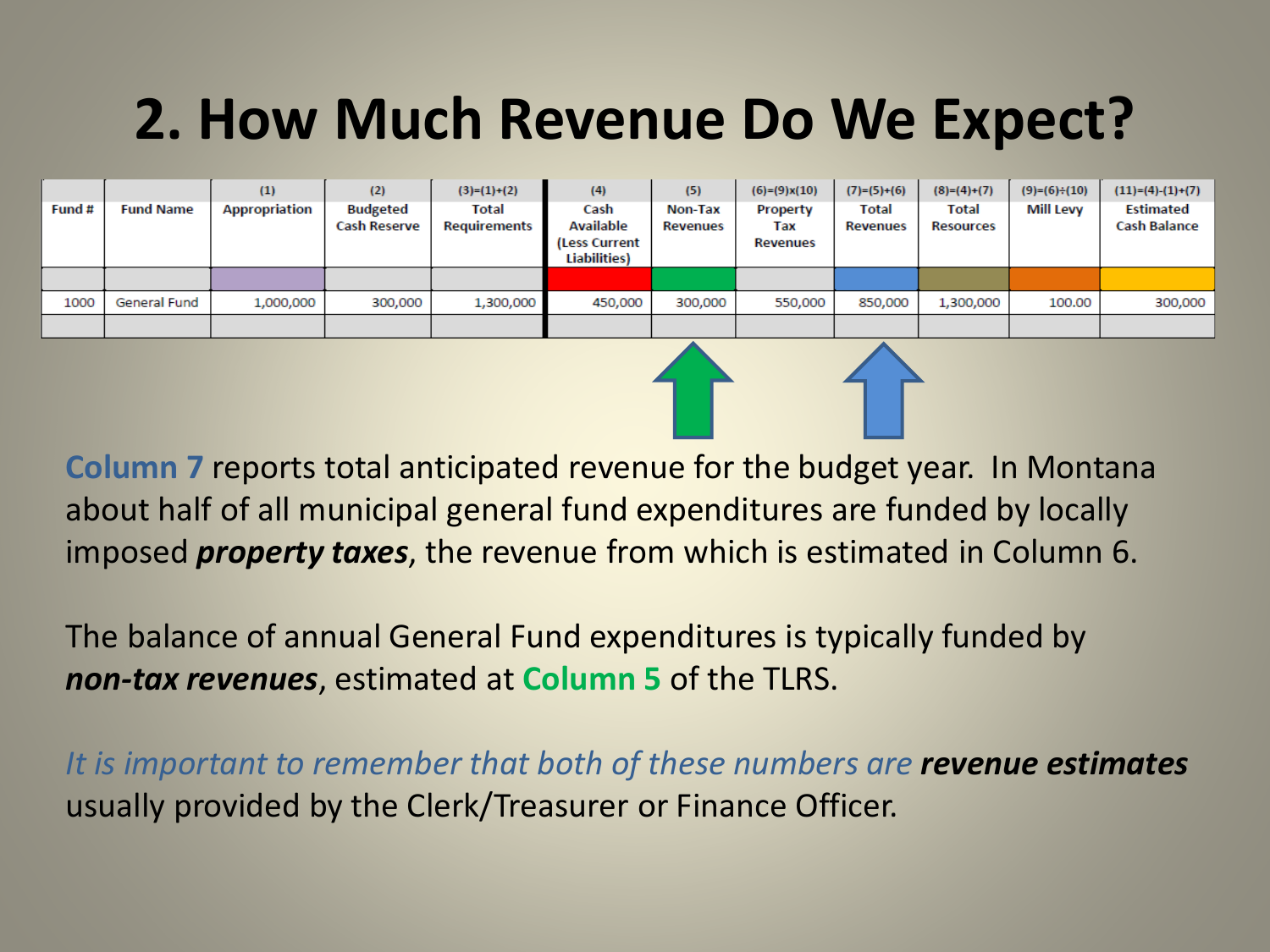#### **2. How Much Revenue Do We Expect cont…….**

- *1. Property Tax Revenue* (Column 6) is generated by an annual mill levy set by the budget resolution. The actual amount of property tax revenue depends on these two factors:
	- *1. The taxable value of property located within the municipal jurisdiction as determined by MDoR;*
	- *2. The amount of the city/town government's mill levy as reported at Column 9 of the TLRS.*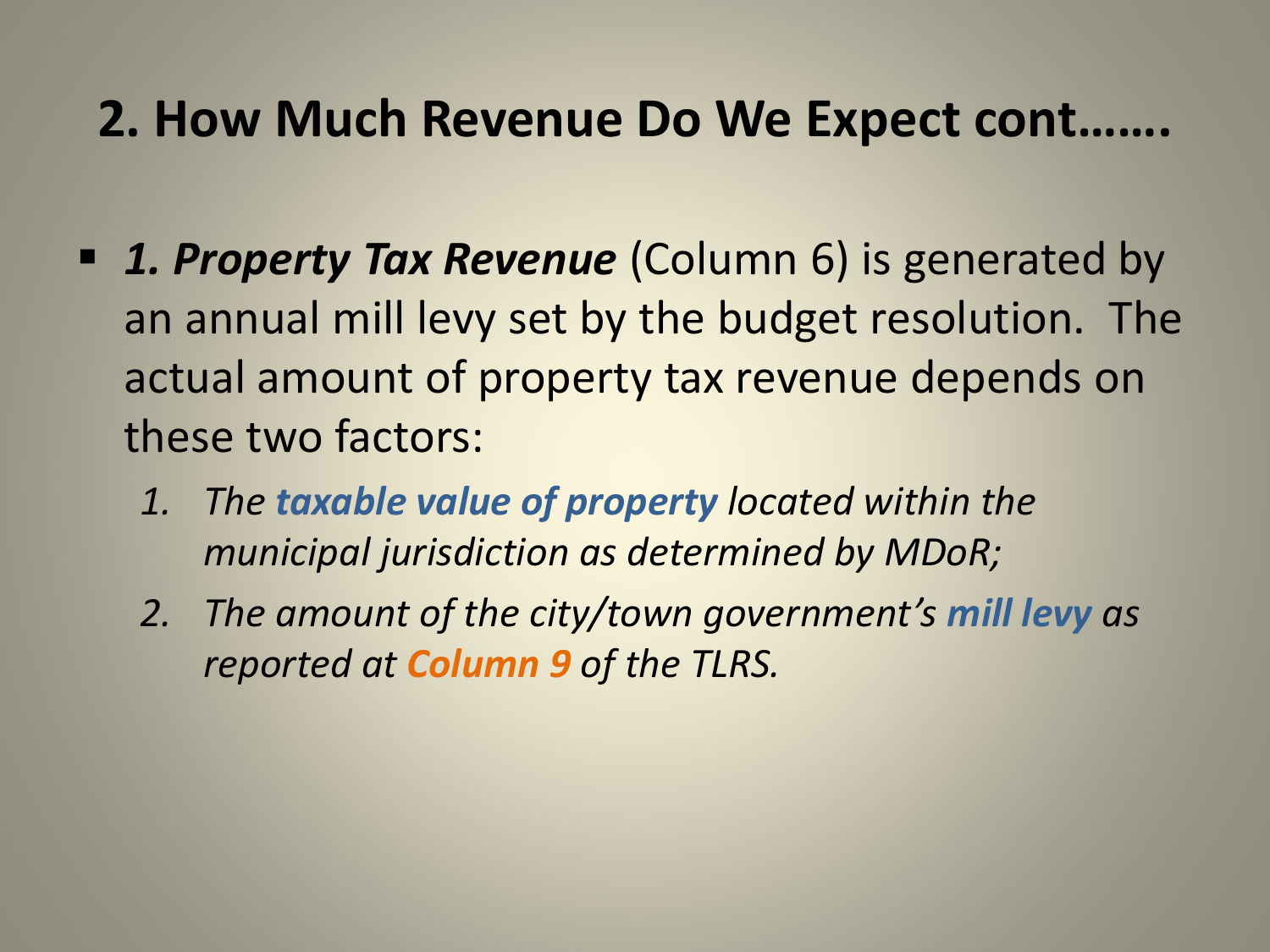#### **2. How Much Revenue Do We Expect cont…….**

 *Municipal Governments are not free to impose whatever amount of property tax they may wish.* 

*Montana law 15-10-420, MCA sets strict mill levy limits, which may only be exceeded by a favorable vote of the local electorate.*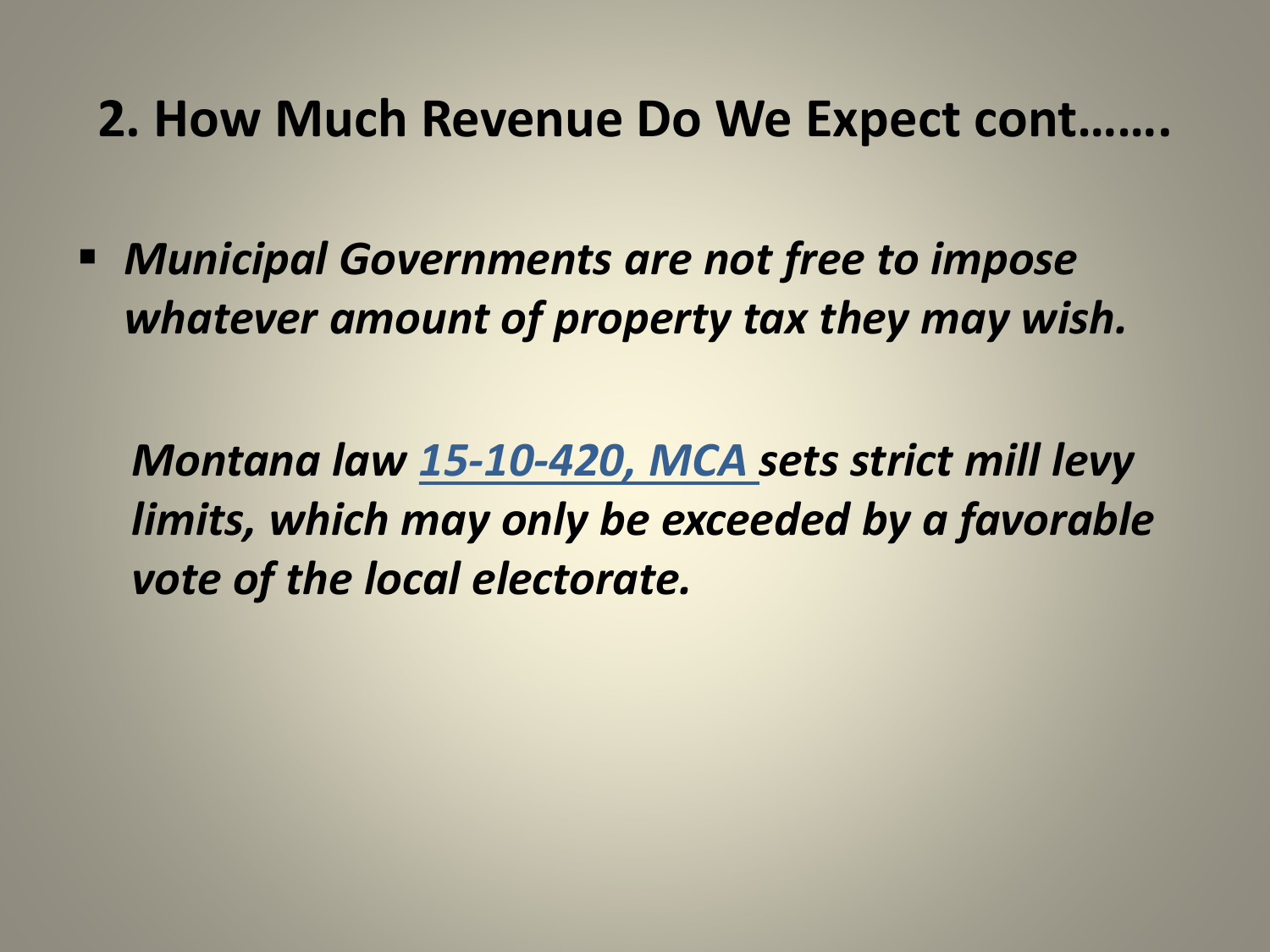#### **2. How Much Revenue Do We Expect cont…….**

- *2. Non-Tax Revenue* takes four common forms:
	- **1. Fees for service** *for the Enterprise Funds and some General Fund fees such as swimming pools;*
	- **2. Fines and forfeitures** *from traffic tickets;*
	- **3. Interest earned** *on idle funds from banks or STIP;*
	- **4. Inter-governmental transfer payments** *from the state or federal governments such as "Guaranteed Share Entitlement" from the MDR.*
- Four municipalities have approved a *Resort Tax* as an additional and important stream of revenue.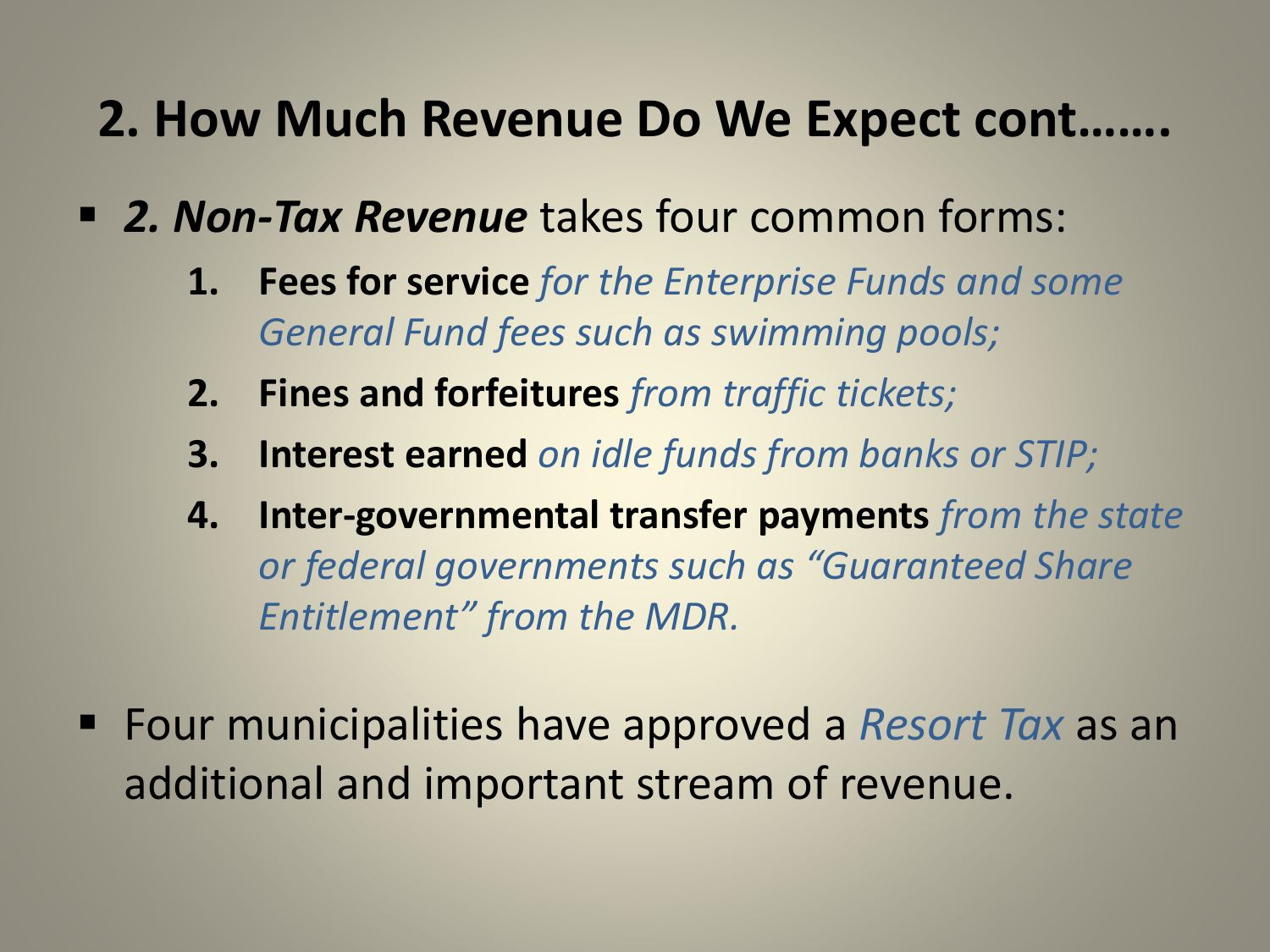## **3. How Much Money Do We Plan to Spend?**

|        |                  | (1)                  | (2)                                    | $(3)=(1)+(2)$         | (4)                                                       | (5)                 | $(6)=(9)x(10)$                     | $(7)=(5)+(6)$            | $(8)=(4)+(7)$             | $(9)=(6)+(10)$   | $(11)=(4)-(1)+(7)$                      |
|--------|------------------|----------------------|----------------------------------------|-----------------------|-----------------------------------------------------------|---------------------|------------------------------------|--------------------------|---------------------------|------------------|-----------------------------------------|
| Fund # | <b>Fund Name</b> | <b>Appropriation</b> | <b>Budgeted</b><br><b>Cash Reserve</b> | Total<br>Requirements | Cash<br><b>Available</b><br>(Less Current<br>Liabilities) | Non-Tax<br>Revenues | Property<br>Tax<br><b>Revenues</b> | Total<br><b>Revenues</b> | Total<br><b>Resources</b> | <b>Mill Levy</b> | <b>Estimated</b><br><b>Cash Balance</b> |
|        |                  |                      |                                        |                       |                                                           |                     |                                    |                          |                           |                  |                                         |
| 1000   | General Fund     | 1,000,000            | 300,000                                | 1,300,000             | 450,000                                                   | 300,000             | 550,000                            | 850,000                  | 1,300,000                 | 100.00           | 300,000                                 |
|        |                  |                      |                                        |                       |                                                           |                     |                                    |                          |                           |                  |                                         |

 This is your annual *appropriation* recorded in **Column 1**. It is the Council's *authorization* for the executive branch departments to make expenditures or incur obligations for public purposes.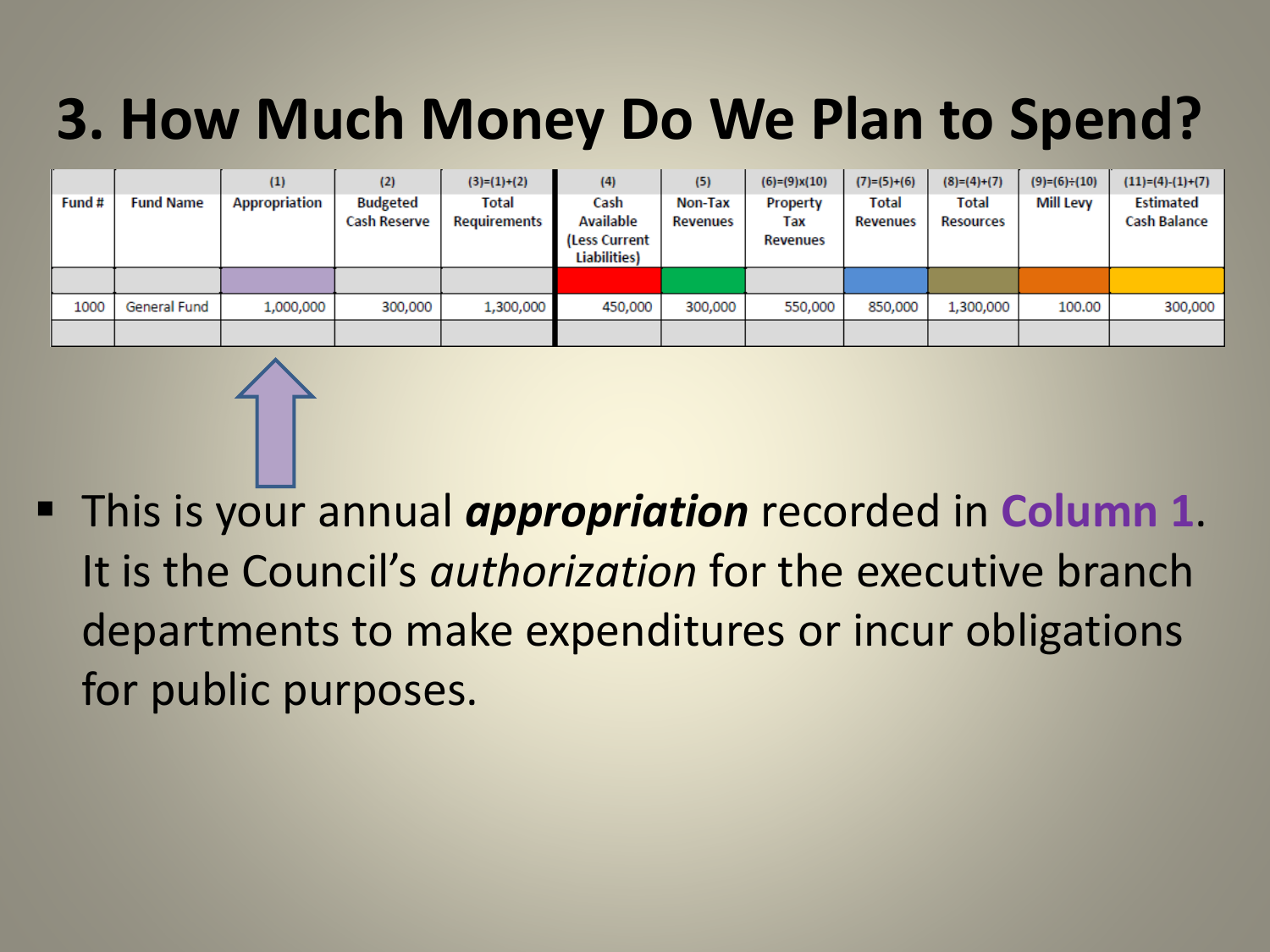#### **3. How Much Money Do We Plan to Spend cont…..**

■ The appropriation for each fund is limited to the fiscal year of the approved budget and *may not be exceeded except by lawful amendment of the budget by the Council.* 

 To amend the budget *requires* a public hearing and a majority vote of the Council.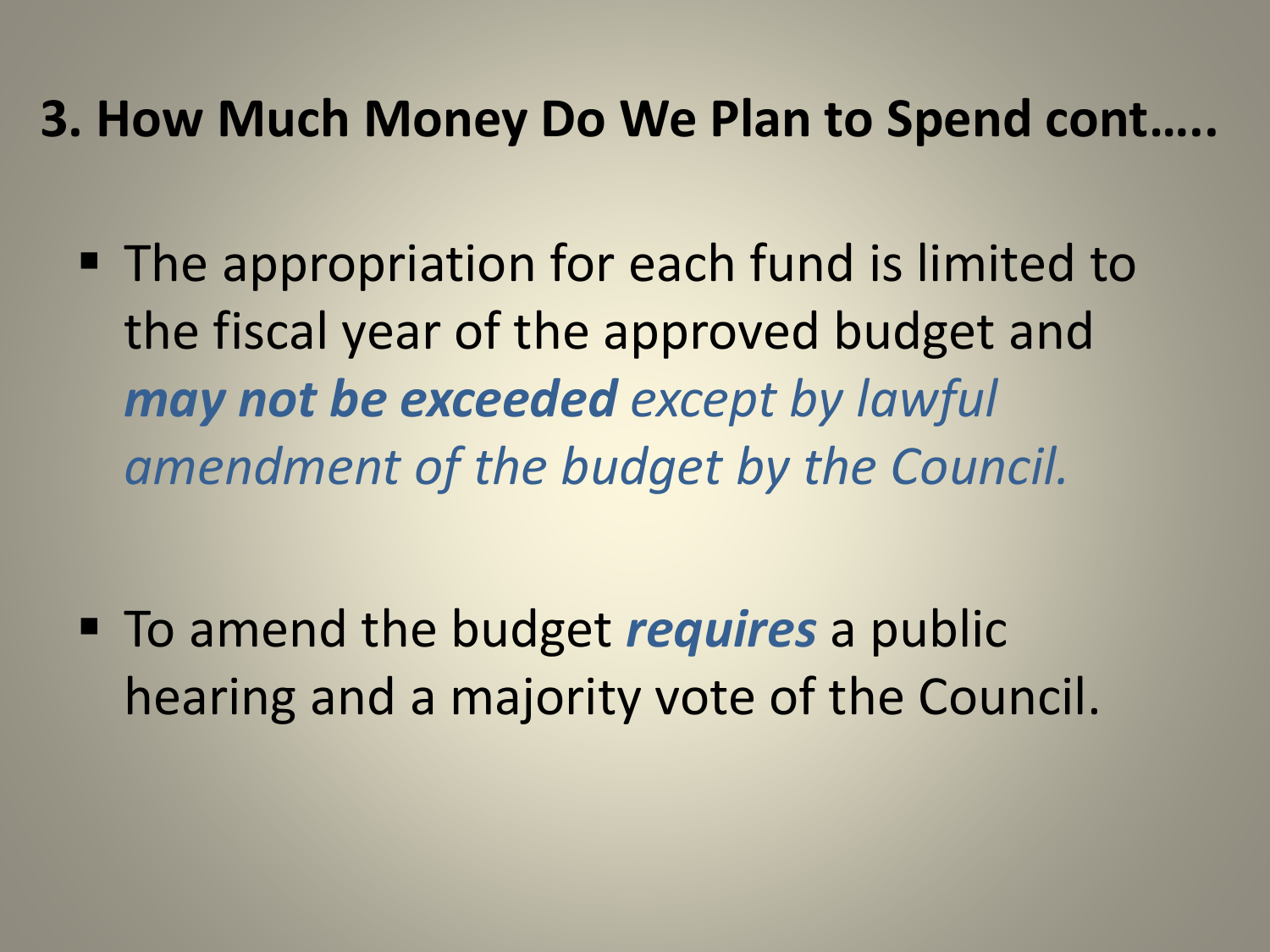### **3. How Much Money Do We Plan to Spend cont…..**

|        |                  | (1)                  | (2)                                    | $(3)=(1)+(2)$                | (4)                                   | (5)                 | $(6)=(9)x(10)$  | $(7)=(5)+(6)$                   | $(8)=(4)+(7)$                    | $(9)=(6)+(10)$   | $(11)=(4)-(1)+(7)$                      |
|--------|------------------|----------------------|----------------------------------------|------------------------------|---------------------------------------|---------------------|-----------------|---------------------------------|----------------------------------|------------------|-----------------------------------------|
| Fund # | <b>Fund Name</b> | <b>Appropriation</b> | <b>Budgeted</b><br><b>Cash Reserve</b> | <b>Total</b><br>Requirements | Cash<br><b>Available</b>              | Non-Tax<br>Revenues | Property<br>Tax | <b>Total</b><br><b>Revenues</b> | <b>Total</b><br><b>Resources</b> | <b>Mill Levy</b> | <b>Estimated</b><br><b>Cash Balance</b> |
|        |                  |                      |                                        |                              | (Less Current<br><b>Liabilities</b> ) |                     | Revenues        |                                 |                                  |                  |                                         |
|        |                  |                      |                                        |                              |                                       |                     |                 |                                 |                                  |                  |                                         |
| 1000   | General Fund     | 1,000,000            | 300,000                                | 1,300,000                    | 450,000                               | 300,000             | 550,000         | 850,000                         | 1,300,000                        | 100.00           | 300,000                                 |
|        |                  |                      |                                        |                              |                                       |                     |                 |                                 |                                  |                  |                                         |

 By law the *final budget must be balanced* so that the *appropriation plus the budgeted cash reserve* does not exceed the *total resources* in **Column 8**.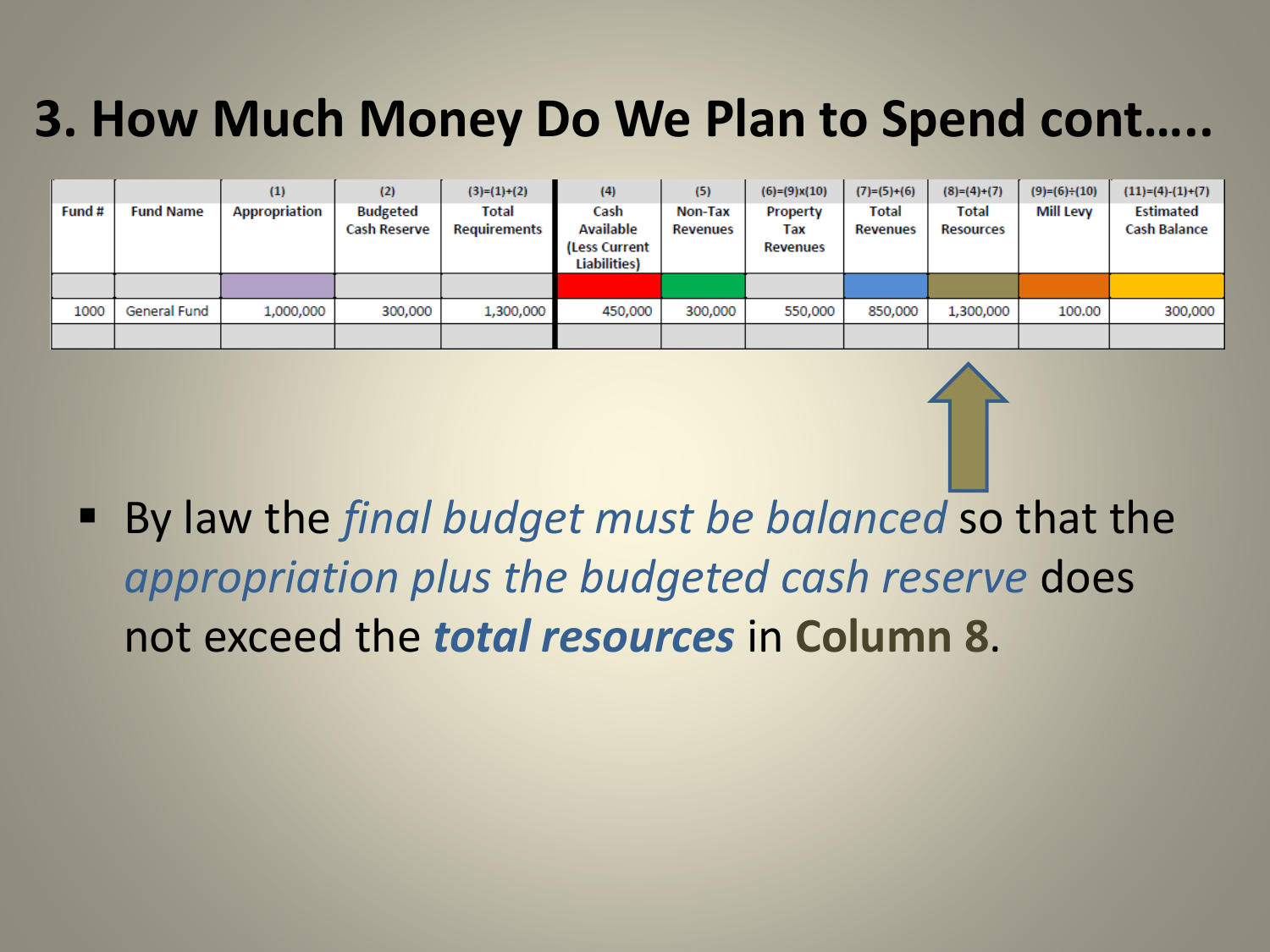### **4. How Much Money Do We Expect to Have at the End of the Fiscal Year?**

|        |                  | (1)                  | (2)                                    | $(3)=(1)+(2)$                | (4)                                                               | (5)                        | $(6)=(9)x(10)$                     | $(7)=(5)+(6)$            | $(8)=(4)+(7)$                    | $(9)=(6)+(10)$   | $(11)=(4)-(1)+(7)$                      |
|--------|------------------|----------------------|----------------------------------------|------------------------------|-------------------------------------------------------------------|----------------------------|------------------------------------|--------------------------|----------------------------------|------------------|-----------------------------------------|
| Fund # | <b>Fund Name</b> | <b>Appropriation</b> | <b>Budgeted</b><br><b>Cash Reserve</b> | <b>Total</b><br>Requirements | Cash<br><b>Available</b><br>(Less Current<br><b>Liabilities</b> ) | Non-Tax<br><b>Revenues</b> | Property<br>Tax<br><b>Revenues</b> | Total<br><b>Revenues</b> | <b>Total</b><br><b>Resources</b> | <b>Mill Levy</b> | <b>Estimated</b><br><b>Cash Balance</b> |
|        |                  |                      |                                        |                              |                                                                   |                            |                                    |                          |                                  |                  |                                         |
|        |                  |                      |                                        |                              |                                                                   |                            |                                    |                          |                                  |                  |                                         |
| 1000   | General Fund     | 1,000,000            | 300,000                                | 1,300,000                    | 450,000                                                           | 300,000                    | 550,000                            | 850,000                  | 1,300,000                        | 100,00           | 300,000                                 |
|        |                  |                      |                                        |                              |                                                                   |                            |                                    |                          |                                  |                  |                                         |



■ The estimated ending cash balance reported in **Column 11** of the TLRS is an important indicator of the city or town's financial health.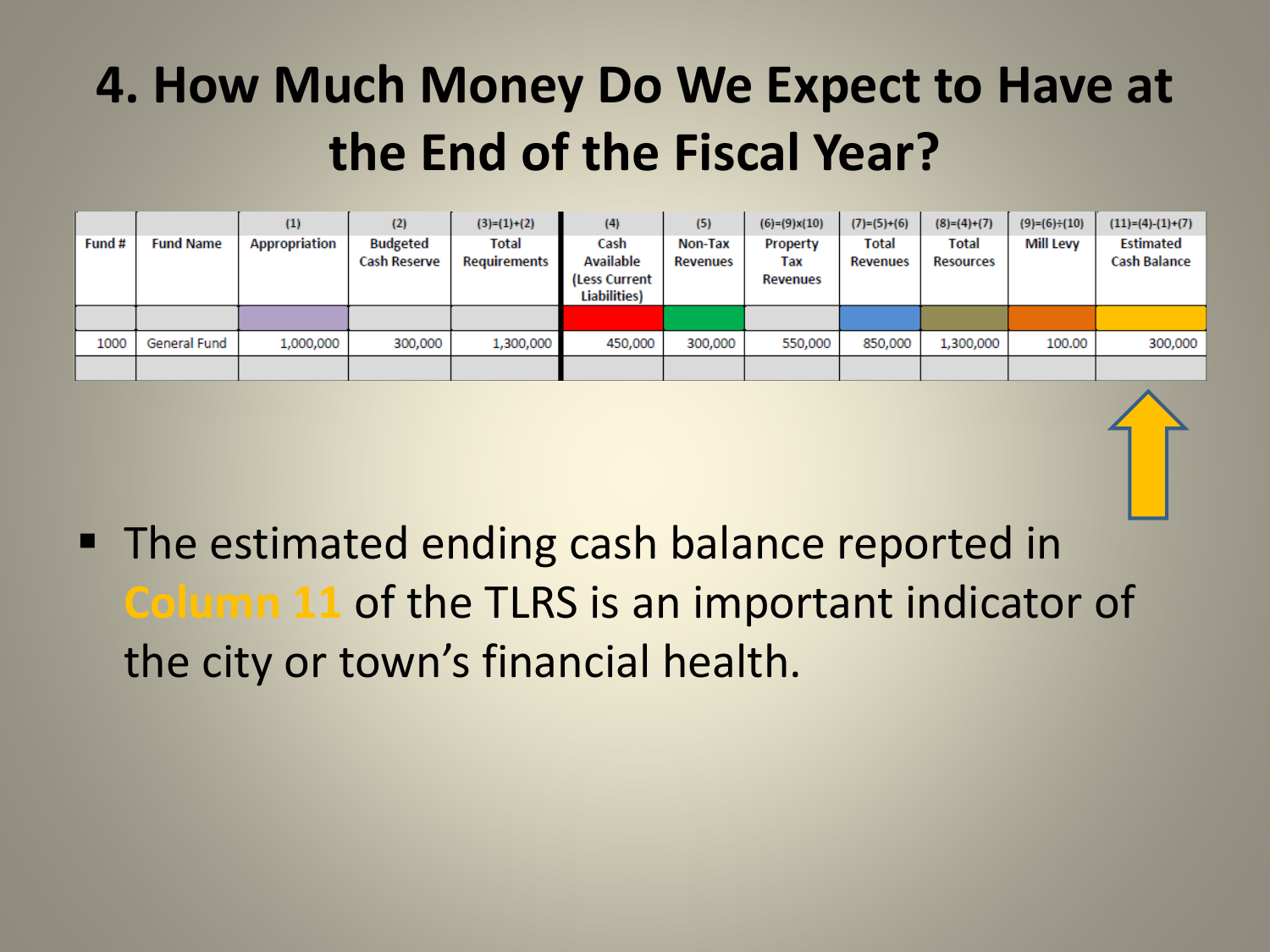#### **MODEL OF A SELECTED FINANCIAL TREND INDICATOR**



#### **NOTES:**

- 1. A declining Fund Balance means that expenditures have exceeded revenues. Corrective action requires either a reduction in Appropriations or an increase in Revenues, or both.
- 2. Data to chart the trend in Fund Balance may be derived directly from the BARS annual Tax Levy Requirements Schedule.
- 3. Fund Balance is but one of a number of significant financial trend indicators. Others might include Total Revenue, Non-Tax Revenue, Debt Burden (expressed in dollars and as a percentage of taxable value) and Total Appropriation. Trends in "working capital balance" would be appropriate for the Enterprise Funds.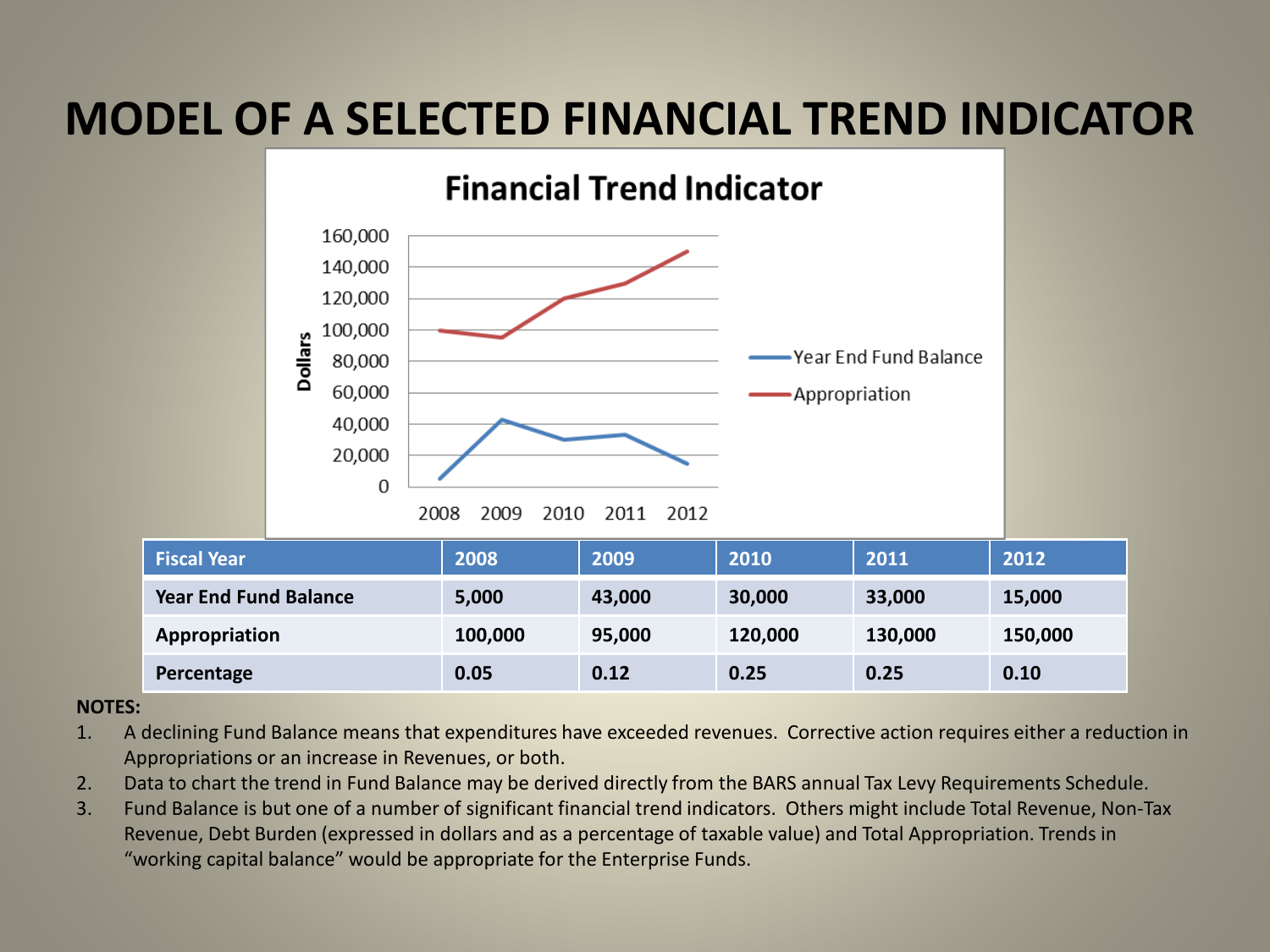## **SELF TEST OF BUDGET KNOWLEDGE**

#### **Refer to the Tax Levy Requirements Schedule**

- 1. What is the budgeted appropriation for the *General Fund*?
- 2. What is the amount of *Cash Available* to this municipal government to start its fiscal year?
- 3. Will the estimated *year end cash* be more than or less than the *beginning cash available*?
- 4. Is the total amount of projected *revenue* less than or greater than the planned *expenditures*?